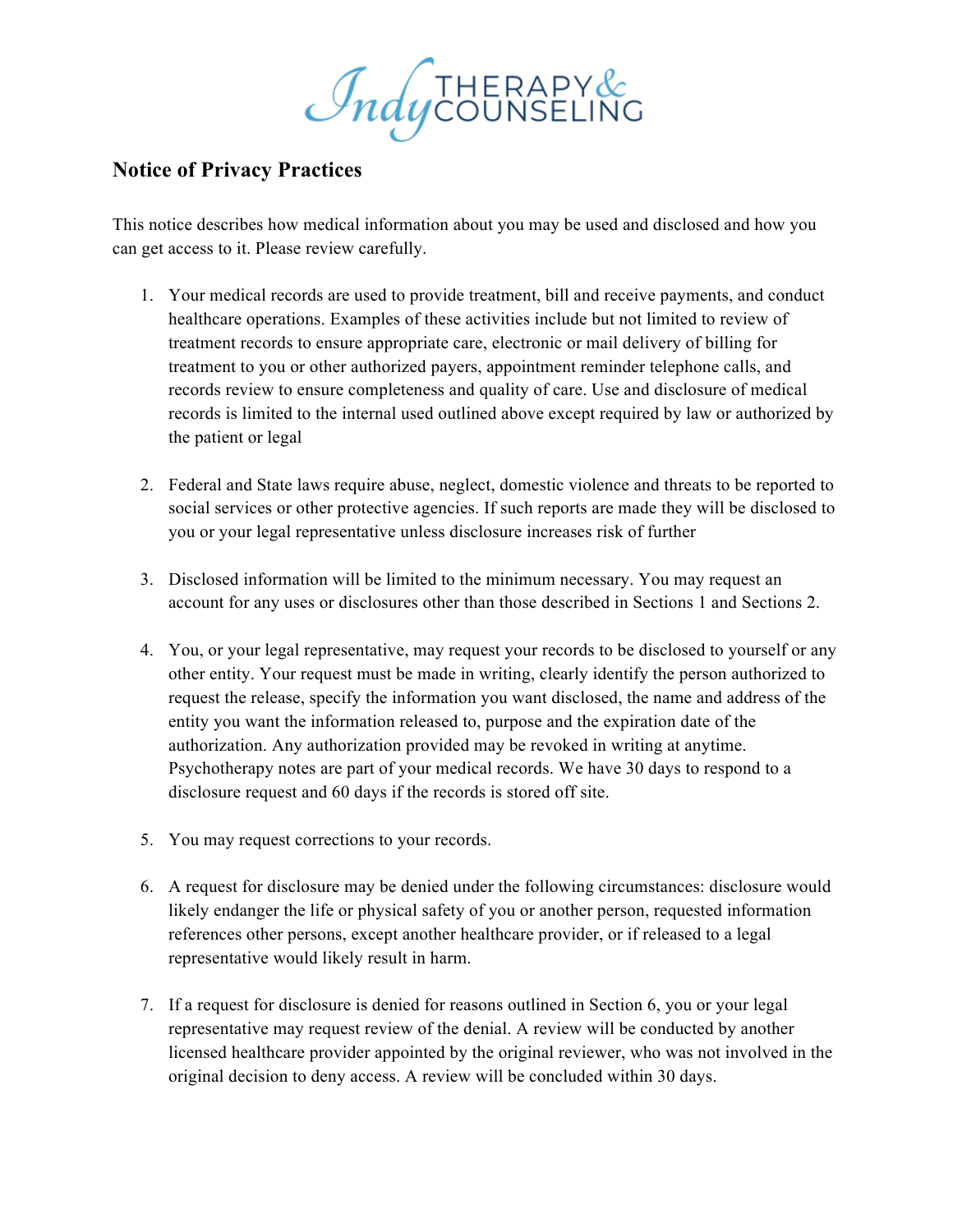- 8. You may request that we restrict uses and disclosures outlined in Section 1. However, we are not required to agree to the restrictions. If an agreement is made to restrict use or disclosure, we will be bound by such restriction until revoked by you or your legal representative orally or in writing except when disclosure is required by law or in an emergency. We may also revoke such restrictions but information gathered while required by law or in an emergency. We may also revoke such restrictions but information gathered while the restriction was in place will remain restricted by such an agreement.
- 9. If you wish to complain about privacy related issues you may contact the Secretary of the Department of Health and Human Services, Hubert H. Humphrey Building, 200 Independence Avenue SW, Washington DC, 20201. In any case there will not be any retaliation against you or your legal representative for filing a complaint.
- 10. This agreement may be modified or amended as required by law or in the course of health care operations.

## I HAVE READ AND UNDERSTOOD THIS PRIVACY NOTICE AND MY RIGHTS CONCERNING USE AND DISCLOSURE OF PROTECTED HEATLH CARE INFORMATION.

 $\mathcal{L}_\text{max} = \frac{1}{2} \sum_{i=1}^n \mathcal{L}_\text{max}(\mathbf{z}_i - \mathbf{z}_i)$ 

 $\mathcal{L}_\text{max} = \frac{1}{2} \sum_{i=1}^n \mathcal{L}_\text{max}(\mathbf{z}_i - \mathbf{z}_i)$ 

Individual or Legal Representative (please print) Date

Signature of Individual or Legal Representative Date

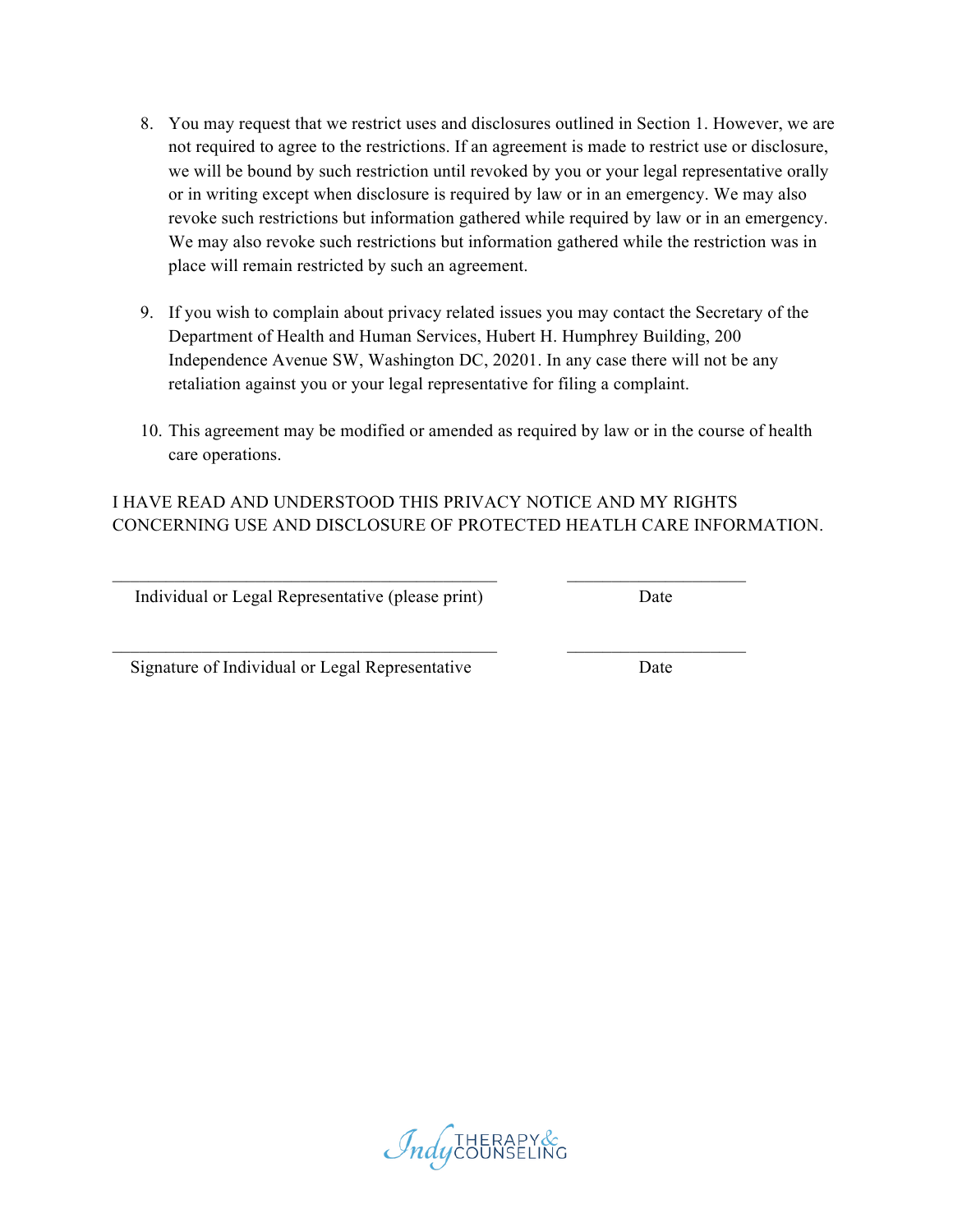*Indy* COUNSELING

## **Insurance for Mental Health Services- Indy Therapy and Counseling**

**Insurance Considerations:** The filing of an insurance claim requires that we provide a diagnosis to your insurance company. There have been occasions when a clinical diagnosis to your insurance has resulted in persons experiencing difficulty in obtaining life, medical or disability insurance.

**Insurance Information:** There are numerous insurance companies that offer mental health benefits as part of their coverage. We suggest you check with your insurance provider to determine the requirements for insurance coverage. Your insurance company will want to know the credentials of the Provider of Service. You will want to ask your insurance company about deductible requirements, authorization requirements, percentage of co-payment, number of sessions per year and "In-Network" vs. "Out-of Network" benefits. Contracting with insurance companies is the decision of each individual therapist. Indy Therapy and Counseling will be glad to assist you by providing and filing the necessary information for insurance reimbursement. **Be aware that if you are seeing a provider who is not licensed or out-of network, filing for insurance may not be an option and efforts to obtain reimbursement are provided as a courtesy. You are ultimately responsible for any charges not covered by insurance for any reason.** 

**Insurance Pre-Certification/Authorization of Services:** Many insurance companies now require pre-authorization of services. Please know that it is your responsibility to obtain authorization of services for an out-of-network provider if needed. **You will be responsible for any charges not covered by insurance due to lack of precertification/authorization for an out-of-network provider.** 

**Medicare/Medicaid Considerations:** Please be aware that Indy Therapy and Counseling and its contracted therapists are not approved providers through Medicare or Medicaid. Therefore, Indy Therapy and Counseling will not file any claims on your behalf to these entities. If you have supplemental Medicare coverage, we will attempt to help you file for reimbursement as a courtesy. However, you are ultimately responsible for any charges not covered for any reason.

**Insurance With Regards To Our Cancellation Policy:** We understand that illness and other unforeseen events are inevitable. Therefore, Indy Therapy and Counseling grants one missed appointment as a show of grace. After the first missed appointment, cancellations received with less than 24 hours notice will be charged a \$50 missed appointment fee. **Unfortunately, because missed appointments cannot be billed to insurance, you are responsible for the full cost of this fee**. Please discuss situations with your therapist that you think warrant further consideration.

**Authorization to Release Information:** If I choose to file with insurance, I authorize Indy Therapy and Counseling to release my clinical diagnosis, prognosis and treatment request information acquired in the course of my examination or treatment to my insurance carrier. I am also aware that payment is ultimately my responsibility and should my insurance fail to pay for services for any reason, I am required to pay Indy Therapy and Counseling for services and reconciling with insurance is my responsibility.

Do you plan to file for possible insurance reimbursement? Yes No (If yes, a copy of your insurance card must be provided)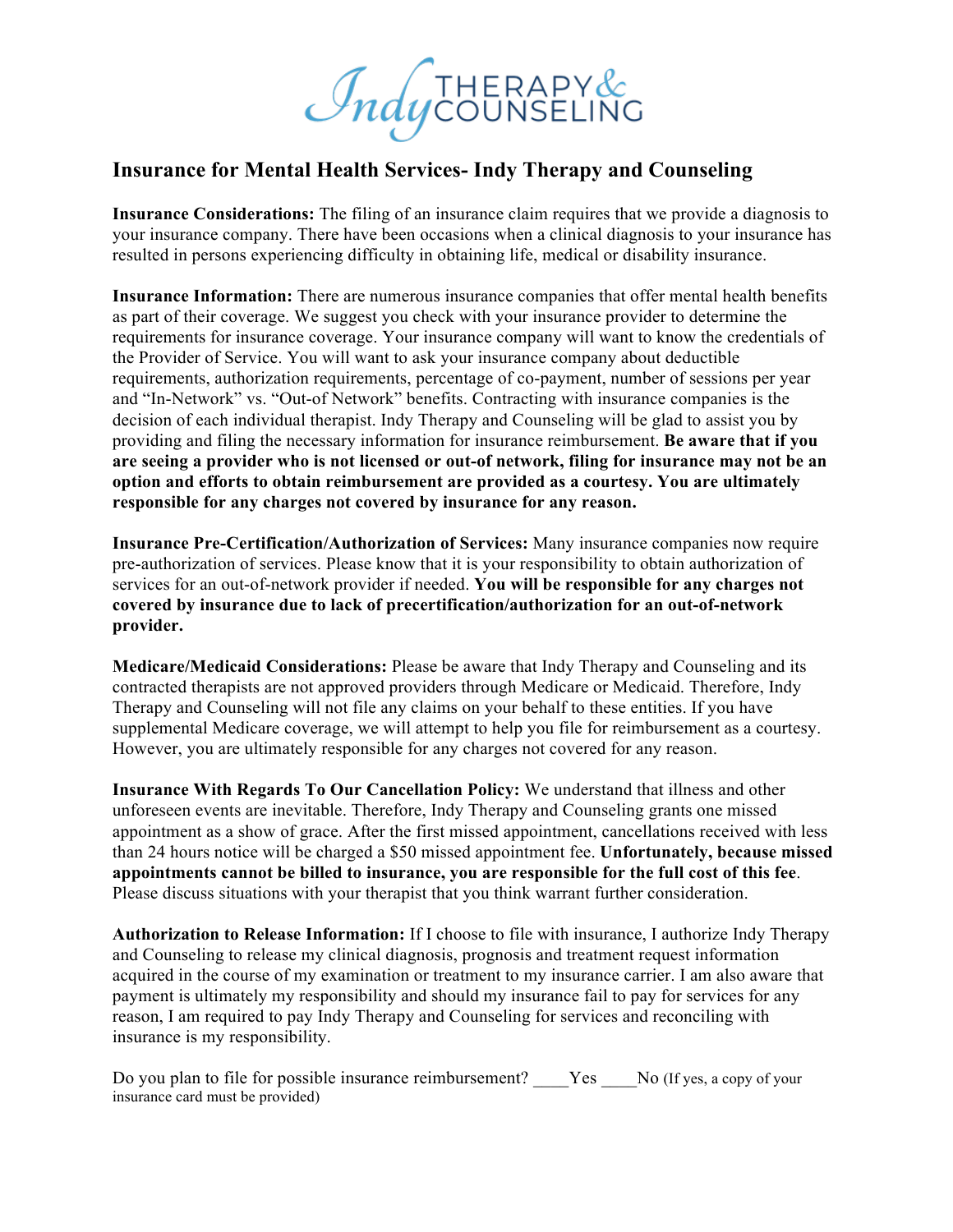I have read and understand the policies of Indy Therapy and Counseling provided in this document as it relates to filing insurance for mental health services.

| Client Signature                                             |      |  |
|--------------------------------------------------------------|------|--|
|                                                              | Date |  |
| (Client or Parent/Guardian if Minor/Personal Representative) |      |  |
| Partner/Spouse Signature                                     |      |  |
|                                                              | Date |  |
| (If Applicable)                                              |      |  |

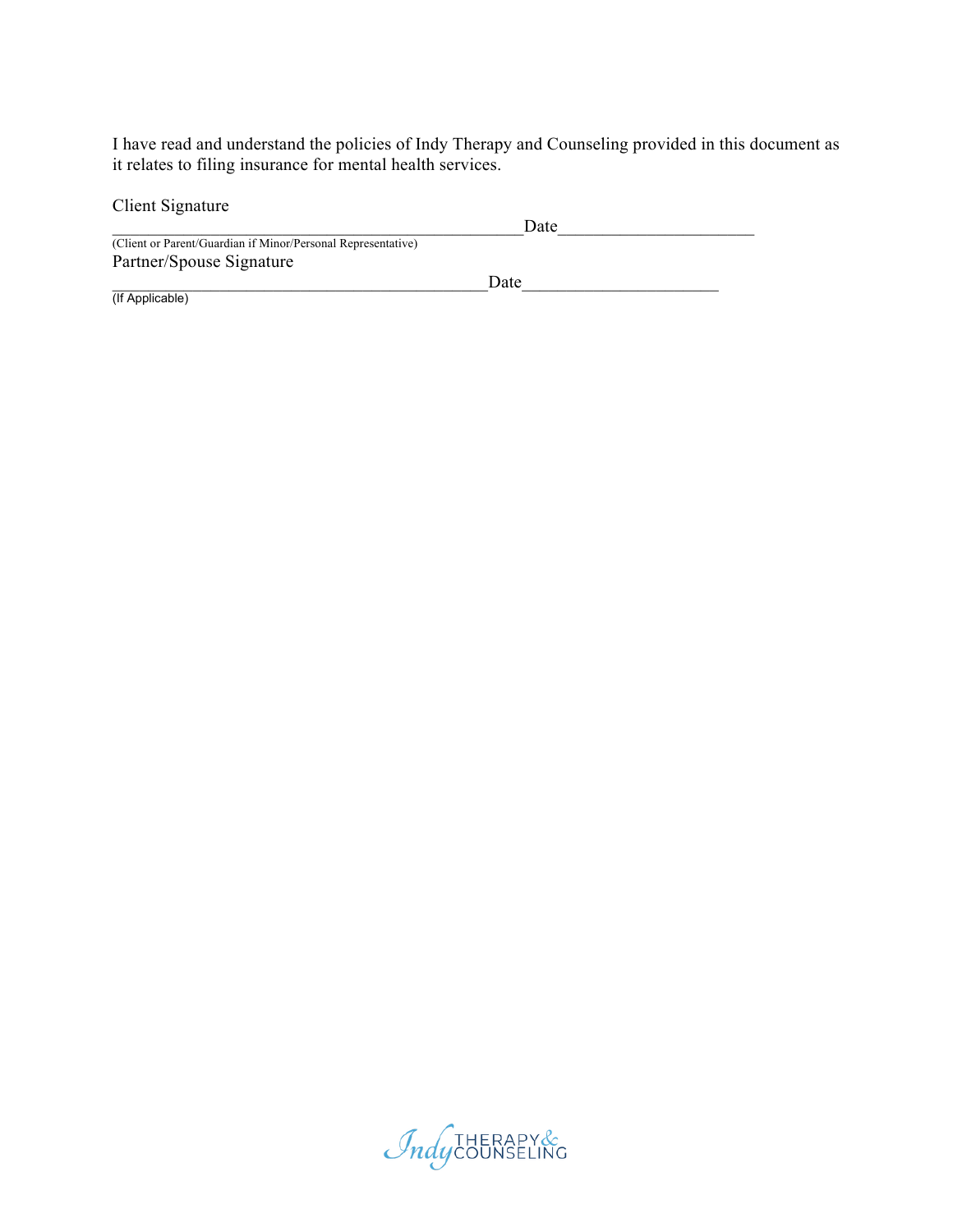*Indy* COUNSELING

## **Therapeutic Disclosure – Indy Therapy and Counseling**

Welcome to Indy Therapy and Counseling. Entering into a therapeutic relationship is unique and is guided by professional governing ethical standards that we feel are important to share with you at this time.

**Confidentiality:** The therapeutic relationship is a privileged relationship and the content of all discussions, testing, notes and evaluations are protected. This information can only be released by your signed consent. In addition, written permission by all participating parties must be granted in order for recording devices to be utilized during counseling sessions.

**Exceptions to Confidentiality:** While the therapeutic relationship is confidential, the professional standards and Indiana law require these exceptions:

- a) When physical harm is threatened against another person,
- b) When physical harm is threatened against one's self,
- c) When physical abuse or neglect is directed at a child or adult,
- d) When records are subpoenaed by a local, state or federal court,
- e) Any other provision covered under Indiana Code 25-23.6 et. Seq.

**Fee Policy:** Our 55 minute session is \$125 for licensed clinician, \$90 pre-licensed clinician, and \$60 for student intern. Regardless of negotiated fee arrangements and/or insurance coverage, payment for counseling services is your responsibility and due at the time of your counseling appointment. If filing with insurance, you are ultimately responsible for any claims not paid by your insurance company for any reason.

**Cancellation Policy:** We understand that illness and other unforeseen events are inevitable. Therefore, Indy Therapy and Counseling grants one missed appointment as a show of grace. After the first missed appointment, cancellations received with less than 24 hours notice will be charged a \$50 missed appointment fee. Unfortunately, because missed appointments cannot be billed to insurance, you are responsible for the full cost of this fee. Please discuss situations with your therapist that you think warrant further consideration.

**Safety Policy:** The use and/or possession of drugs, alcohol, firearms and weapons of any kind are strictly prohibited on any location where therapy sessions are being conducted through Indy Therapy and Counseling.

I have read, understand and agree to the policies of Indy Therapy and Counseling provided in this document as they relate to confidentiality, exceptions to confidentiality, fees, cancellation and safety policies.

| Client Signature                                             |      |  |
|--------------------------------------------------------------|------|--|
|                                                              | Date |  |
| (Client or Parent/Guardian if Minor/Personal Representative) |      |  |
| Partner/Spouse Signature                                     |      |  |
|                                                              | Date |  |
| (If Applicable)                                              |      |  |